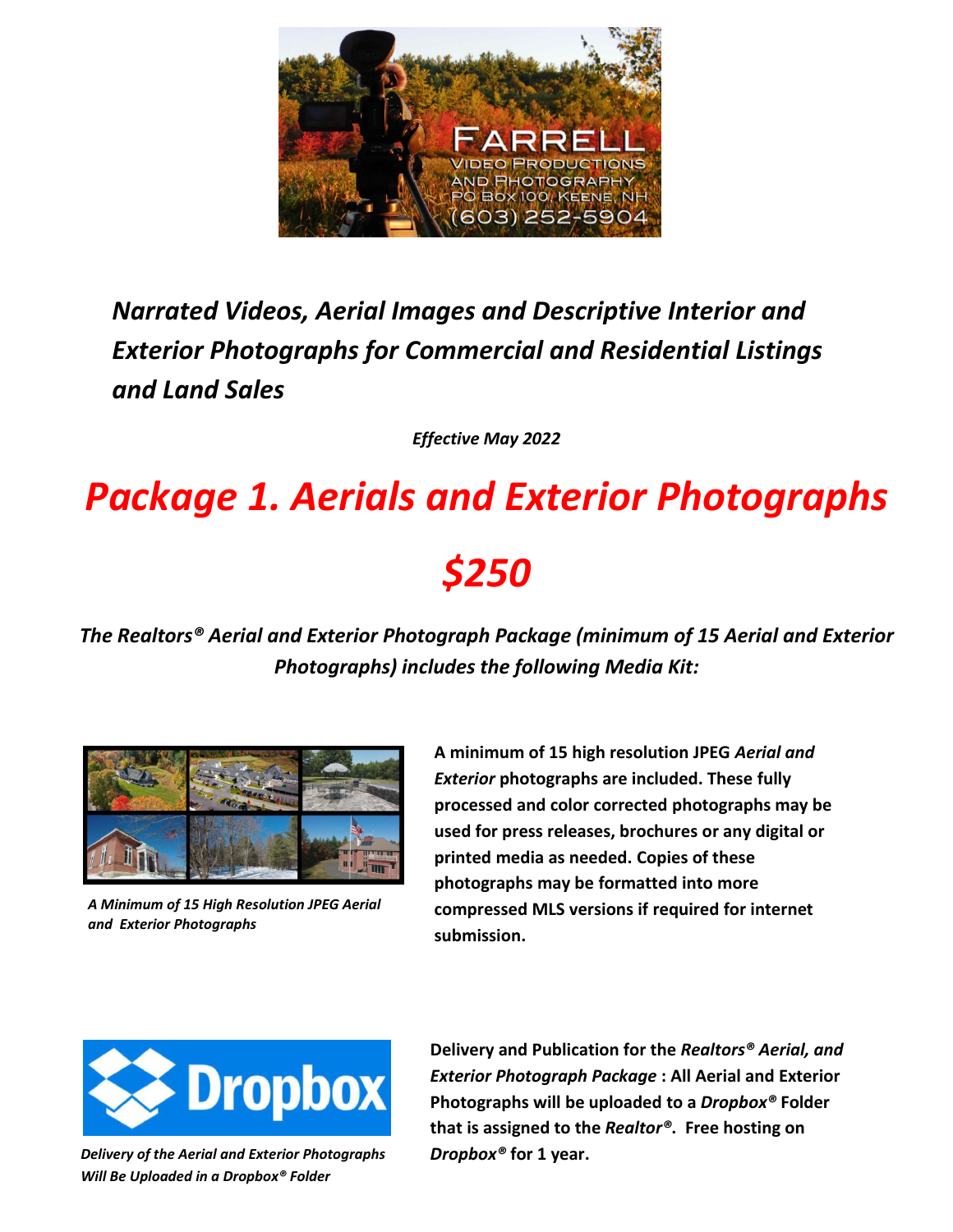# *Package 2. Aerials, Exterior and Interior Photographs \$325*

*The Realtors® Aerial, Exterior and Interior Photograph Package (minimum of 30 Aerials, Exterior and Interior Photographs) includes the following Media Kit:*



*A Minimum of 15 High Resolution JPEG Aerial and Exterior Photographs*

**A minimum of 15 high resolution JPEG** *Aerials and Exterior* **photographs are included. These fully processed and color corrected photographs may be used for press releases, brochures or any digital or printed media as needed. Copies of these photographs may be formatted into more compressed MLS versions if required for internet submission.**



*A Minimum of 15 High Resolution JPEG Interior Photographs*

**A minimum of 15 high resolution** *Interior* **photographs are included. These fully processed and color corrected photographs may be used for press releases, brochures or any digital or printed media as needed. Copies of these photographs may be formatted into more compressed MLS versions if required for internet submission.**



 *Photographs Will Use a Dropbox® Folder Delivery of the Aerial, Interior and Exterior*  **Delivery and Publication for the** *Realtors® Aerials, Exterior and Interior Photograph Package* **: All Aerial, Exterior and Interior Photographs will be uploaded a**  *Dropbox®* **Folder that will be assigned to the** *Realtor®***. Free hosting on** *Dropbox®* **for 1 year.**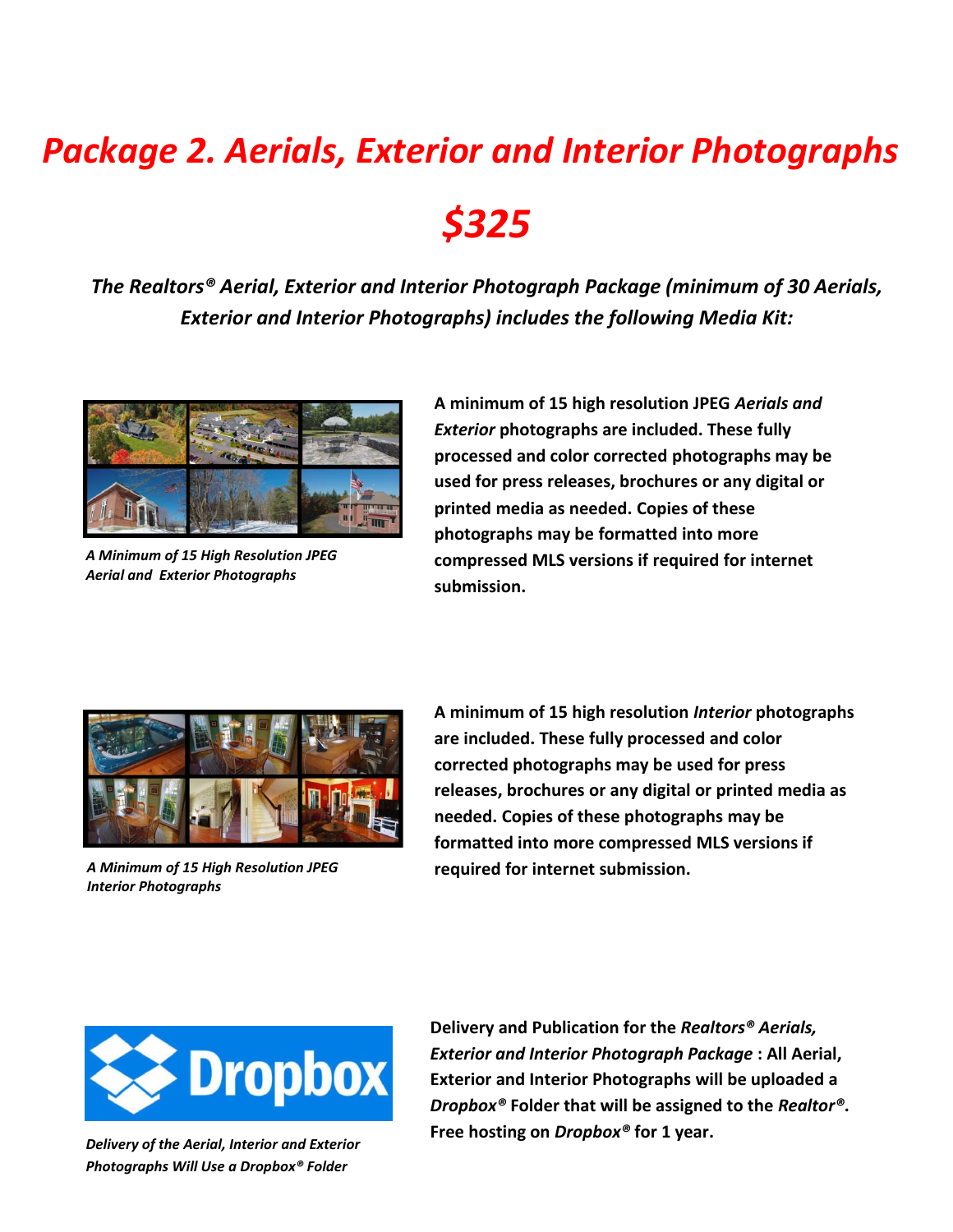## *Package 3. Full Narrated Videos, Aerials, Exterior and Interior Photograph Package \$895*

*Realtors® Full Narrated Videos/Photograph Package* **Includes the Following** *Media Kit***:**



*A Minimum of 15 High Resolution JPEG Aerial, Exterior Interior Photographs*



*A Digital Copy of the Storyboard. The Descriptive Script Delivered in Word® and PDF*



*Delivery of Videos, Photographs, the Storyboard, Narrative Script, Embed Codes and URL's will Use our VIMEO® Pro channel and a Dropbox® folder.*

**Two finished** *Narrated HD videos* **using** *Aerials, Exterior and Interior videos and photographs***. Before editing, a storyboard will be submitted for approval. Prior to publication, the videos will be reviewed by the Realtor® and modifications will be made if necessary. These include both the** *Listing Agent's Video* **as well as the** *MLS Version Video.* 

**A minimum of 30 high resolution JPEG** *Aerials, Exterior and Interior* **photographs are included. These photographs may be used for press releases, brochures or any digital or printed media as needed. Copies of these photographs may be formatted into more MLS compressed versions if required for internet submission.**

**A** *Digital Copy of the Descriptive Script of the Property.* **This** *Descriptive Script* **will be delivered in both** *Word®* **and** *PDF fil***es, and along with the photographs, these can be used for press releases, brochures and any digital or printed media as needed. This** *Descriptive Script* **is usually a collaborative effort with the listing agent and will also used as the narration in the videos.**

**Delivery and Publication for** *the Realtors® Full Narrated Video/Photograph Package***: The Listing Agent and the MLS version videos will be uploaded and hosted on our**  *VIMEO® Pro* **channel...the URL address will remain the same for the life of the video and changes, such as "Under Contract" or "Property Sold" watermarks, can be made keeping the same URL address. Additionally, a**  *Dropbox®* **Folder will be assigned to the** *Realtor®***. This folder will provide access to all videos, photographs, the storyboard, narrative scripts, video embed codes and URL's for websites,** *YouTube®***,** *Facebook®* **and other social media sites. Free hosting on** *Vimeo® Pro* **and**  *Dropbox®* **for 1 year.**